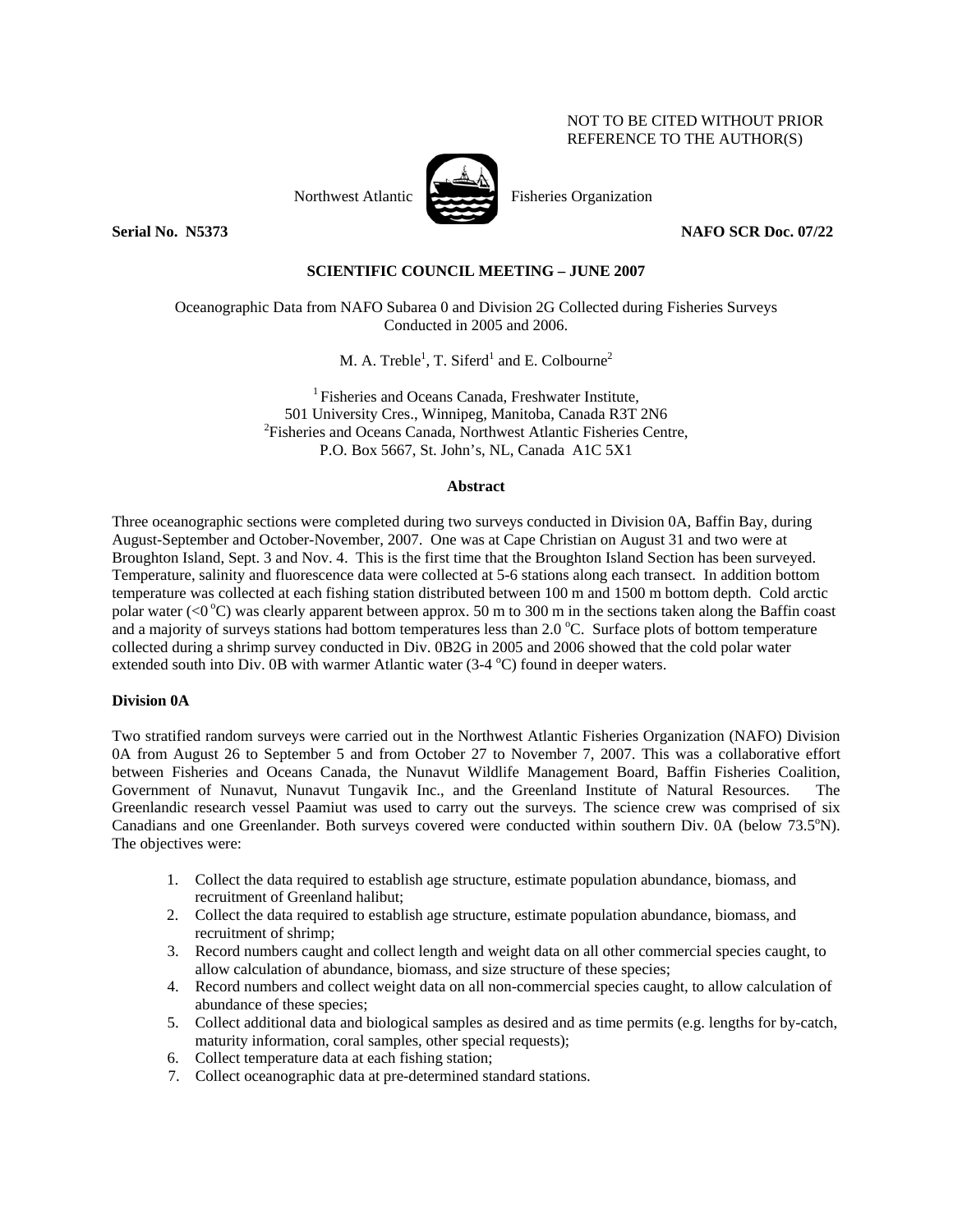A Star Oddi DST CTD© sensors (sensitive to within  $\pm 0.1^{\circ}$ C) mounted on one of the trawl doors provided bottom temperature data for most sets. Salinity measurements were unusable. All sensors used were intercalibrated with a Seabird CTD (Conductivity-Temperature-Depth) system during the standard oceanographic transects. In the few cases where there was no data from the trawl door sensor temperature data from the trawl eye sensor was used.

Temperature increased over the 100 m to 800 m depths covered in the first survey (Fig. 1-2). Cold polar water was found on the shallow shelf areas and bottom temperature ranged from -1.76 °C to 2.74 °C with 43.8% less than 0 °C. During the second survey bottom temperature declined over 400 m to 1500 m depths and ranged from -0.11 °C to 4.0  $\degree$ C with 85.5% less than or equal to 2.0  $\degree$ C (Fig. 3-4). Mean near bottom temperatures throughout the 400 m to 1500 m depths varied from 1.5 °C to 0.4 °C in 2006 (Table 1). Temperatures below 750 m had increased slightly compared to previous years (Table 1).

A Seabird 19© CTD system equipped with a fluorometer was deployed at 5-6 stations along three transects in Baffin Bay, two during the September trip and one during the October trip. Readings were taken to the bottom or within the top approx. 700 m of the water column. Information on date, location and depth of each cast is given in Table 2. Data output from Ocean Data View© (Schlitzer 2004) for the oceanographic transects at Broughton Island and Cape Christian are shown in Figures 5-7. Cold arctic polar water ( $\langle 0^{\circ}$ C) was clearly apparent between approx. 50 m to 300 m in the sections taken along the Baffin coast.

### **Division 0B and 2G**

The Northern Shrimp Research Foundation conducted surveys in Divs 0B and 2G during the summer of 2005 and 2006 from the FPI stern trawler Cape Ballard. A trawl-mounted Seabird 19 CTD system provided profiles of water column temperature, salinity and pressure. These measurements were supplemented with XBT temperature profiles for fishing sets where the CTD failed. Temperature patterns were similar in both years, however the 2006 data indicates that bottom temperatures in some areas decreased compared to those in 2005 (Fig. 8). The average bottom temperature based on all historical data is also shown in Fig. 8. In both years the bottom temperature in Div. 0B looks similar to average conditions, however, farther south in Div. 2G bottom temperatures in 2006 were colder than average. In general, the influence of the cold  $\langle 0^{\circ}C \rangle$  arctic current waters is seen along the coast and temperatures warmed to  $4.0\degree$ C as depth increased, a similar pattern to that observed in 2001 for Div. 0B (Treble 2002).

#### **References**

SCHLITZER, R. 2004. Ocean Data View. http://odv.awi-bremerhaven.de

TREBLE, M.A. 2002. Analysis of data from the 2001 trawl survey in NAFO Subarea 0, NAFO SCR Doc. 02/47.

TREBLE, M.A. 2007. Analysis of data from the 2007 trawl survey in NAFO Division 0A. NAFO SCR Doc. 07/??.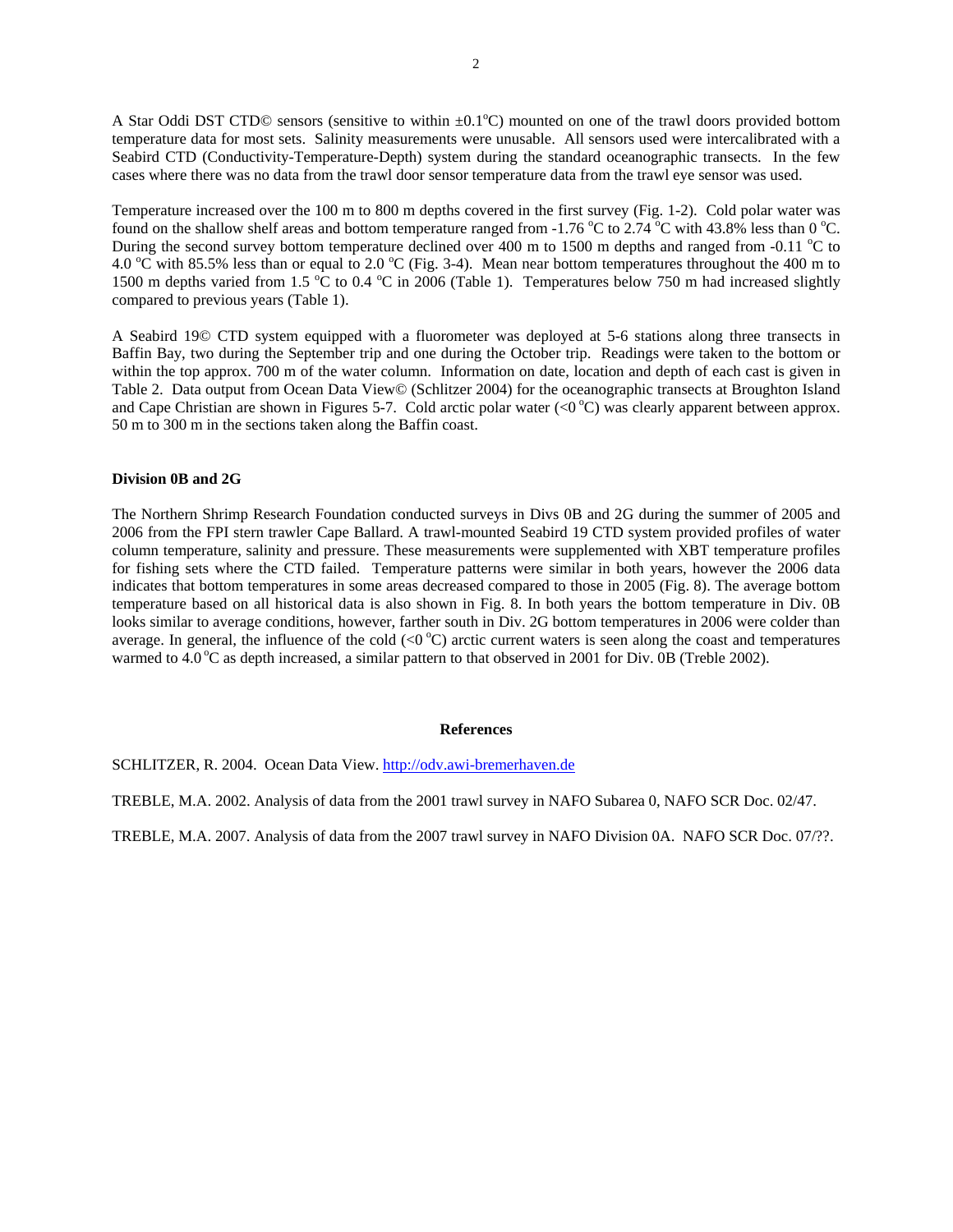| <b>NAFO</b>  | Depth Stratum (m) |           |           |           |           |  |  |  |  |
|--------------|-------------------|-----------|-----------|-----------|-----------|--|--|--|--|
| Division 0A  | 401-500           | 501-750   | 751-1000  | 1001-1250 | 1251-1500 |  |  |  |  |
| South - 1999 | 1.6(0.50)         | 1.4(0.16) | 1.0(0.03) | 0.6(0.05) | 0.1(0.04) |  |  |  |  |
| 2001         | 0.7(0.10)         | 1.5(0.22) | 0.9(0.07) | 0.7(0.05) | 0.2(0.05) |  |  |  |  |
| 2004         | 1.3(0.21)         | 1.5(0.25) | 1.0(0.05) | 0.6(0.05) | 0.1(0.04) |  |  |  |  |
| 2006         | 1.5(0.34)         | 1.4(0.12) | 1.3(0.09) | 0.9(0.08) | 0.4(0.25) |  |  |  |  |

Table 1. Mean temperature and S.E. in () by depth stratum for NAFO Division 0A.

 Table 2. Oceanographic stations along three transects in Baffin Bay, sampled during two fisheries surveys conducted in 2007.

|                         |      |       |      |       |                    | Cast                         |                              |
|-------------------------|------|-------|------|-------|--------------------|------------------------------|------------------------------|
|                         | Deg. | Min.  | Deg. | Min.  |                    | Depth                        | <b>Water Depth</b>           |
| <b>Section</b>          | N    | N     | W    | W     | Date               | $\left($ approx. m $\right)$ | $\left($ approx. m $\right)$ |
| <b>Broughton Island</b> | 68   | 00.00 | 62   | 00.00 | Sept. $3 + Nov. 4$ | $632 + 656$                  | 1594                         |
| <b>Broughton Island</b> | 67   | 54.00 | 62   | 10.00 | Sept. $3 + Nov. 4$ | $650 + 627$                  | 1333                         |
| <b>Broughton Island</b> | 67   | 50.00 | 62   | 20.00 | Sept. $3 + Nov. 4$ | $651 + 652$                  | 1113                         |
| <b>Broughton Island</b> | 67   | 46.07 | 62   | 31.37 | Sept. $3 + Nov. 4$ | $624 + 603$                  | 977                          |
| <b>Broughton Island</b> | 67   | 42.73 | 62   | 39.38 | Sept. $3 + Nov. 4$ | $617 + 651$                  | 741                          |
| <b>Broughton Island</b> | 67   | 38.10 | 62   | 49.00 | Sept. $3 + Nov. 4$ | $121 + 141$                  | 148                          |
| Cape Christian          | 71   | 6.50  | 66   | 53.4  | Aug. 31            | 725                          | 1548                         |
| Cape Christian          | 71   | 3.00  | 67   | 3.70  | Aug. 31            | 700                          | 1295                         |
| Cape Christian          | 71   | 0.60  | 67   | 13.70 | Aug. 31            | 621                          | 1050                         |
| Cape Christian          | 70   | 57.10 | 67   | 26.20 | Aug. 31            | 565                          | 581                          |
| Cape Christian          | 70   | 54.10 | 67   | 35.60 | Aug. 31            | 345                          | 353                          |
| Cape Christian          | 70   | 50.89 | 67   | 46.29 | Aug. 31            | 170                          | 180                          |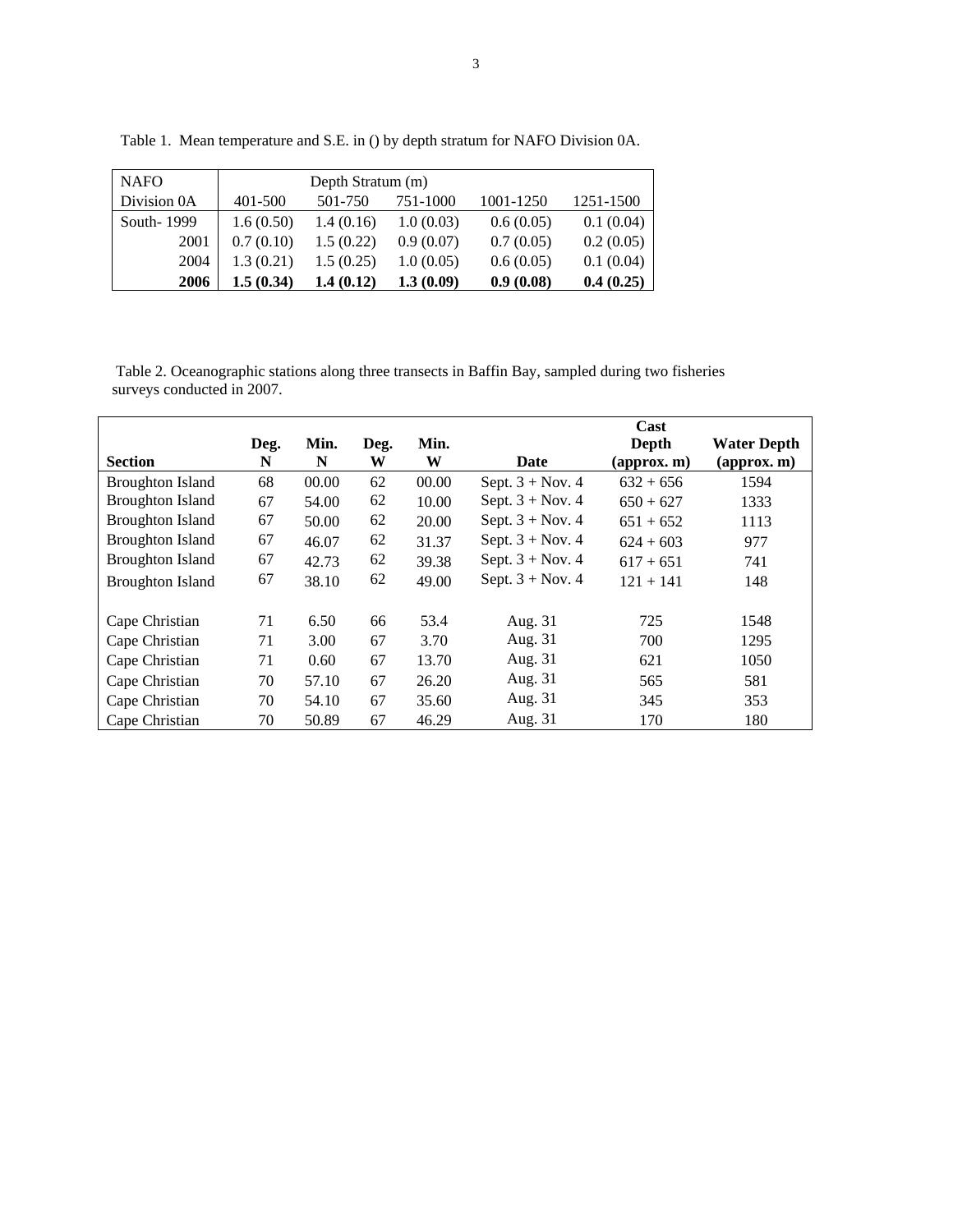

Fig. 1. Distribution of bottom temperatures  $(^{\circ}C)$  on depth contours



in Baffin Bay (Div. 0A) between 100 m and 800 m during August-<br>September, 2007. (Div. 0A) between 100 m and 800 m during August-<br>2007. Crosses mark sample locations.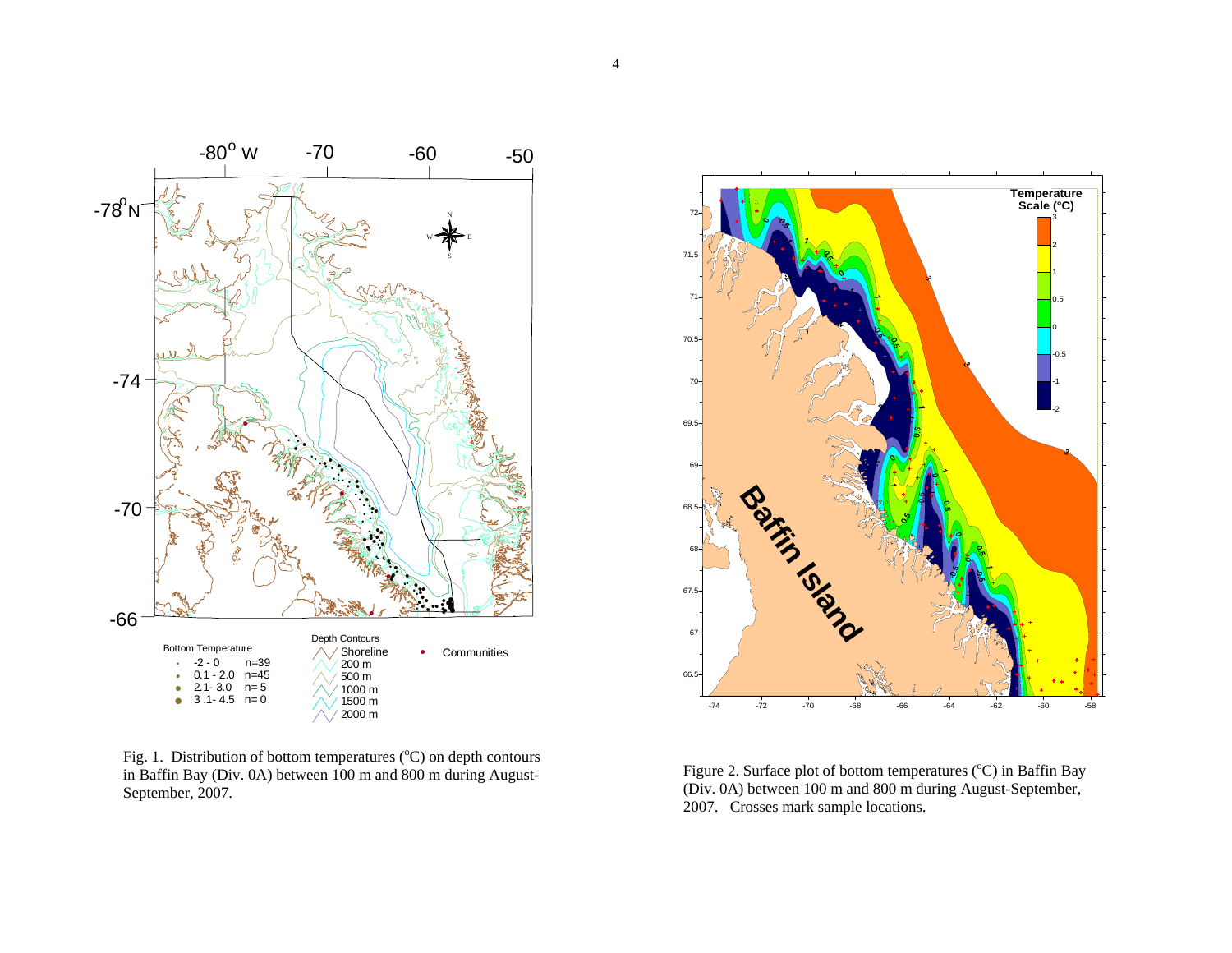

Figure 3. Distribution of bottom temperatures ( $^{\circ}$ C) on bathymetric contours in Baffin Bay (Div. 0A) between 400 m and 1500 m during October-November, 2007.



Figure 4. Surface plot of bottom temperatures (°C) in Baffin Bay (Div. 0A) between 400 m and 1500 m during October-November, 2007. Crosses mark sample locations.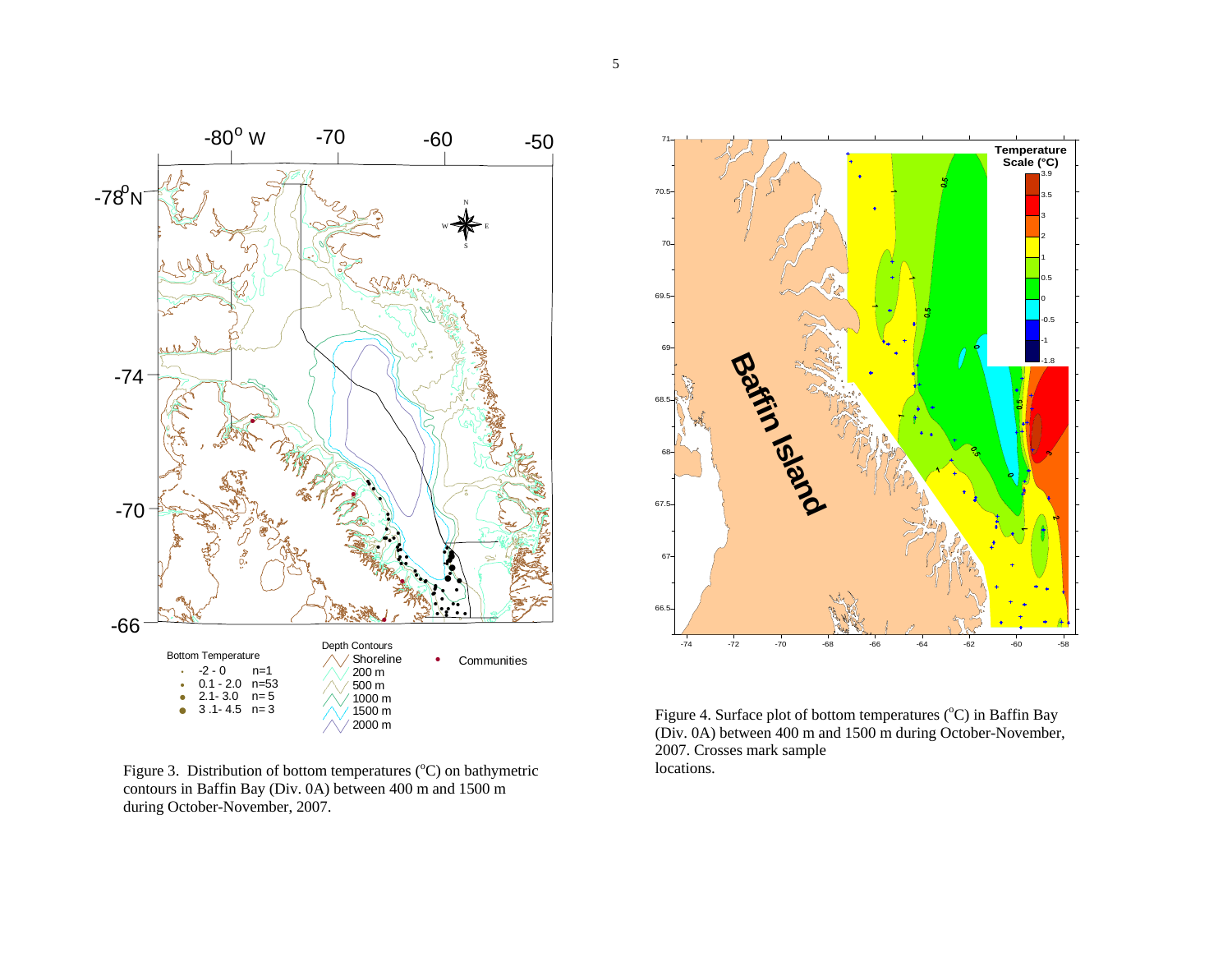

Figure 5. Oceanographic data, temperature, salinity and fluorescence for Cape Christian transect sampled August 32, 2007.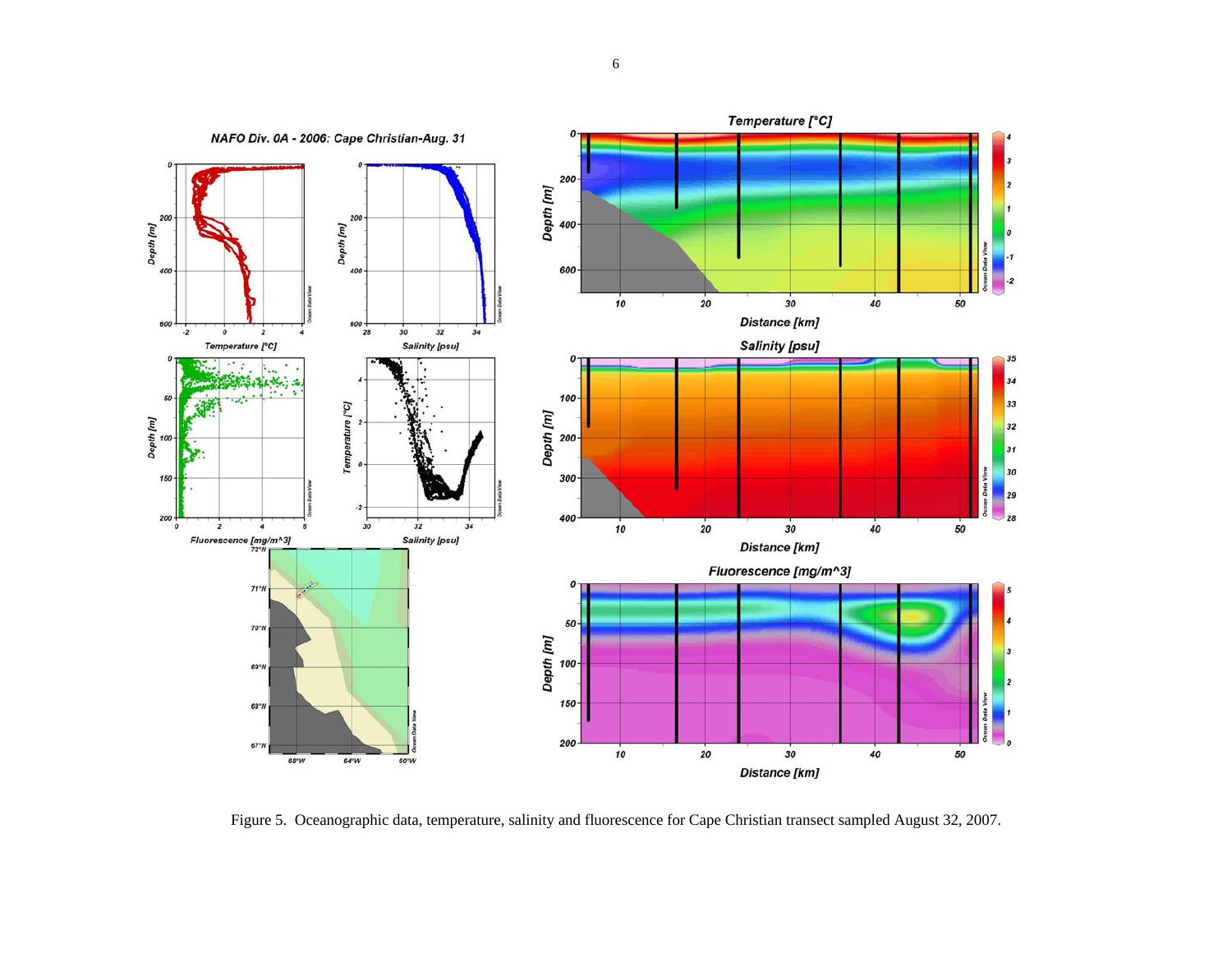

Figure 6. Oceanographic data, temperature, salinity and fluorescence for the Broughton Island transect, sampled September 3, 2007.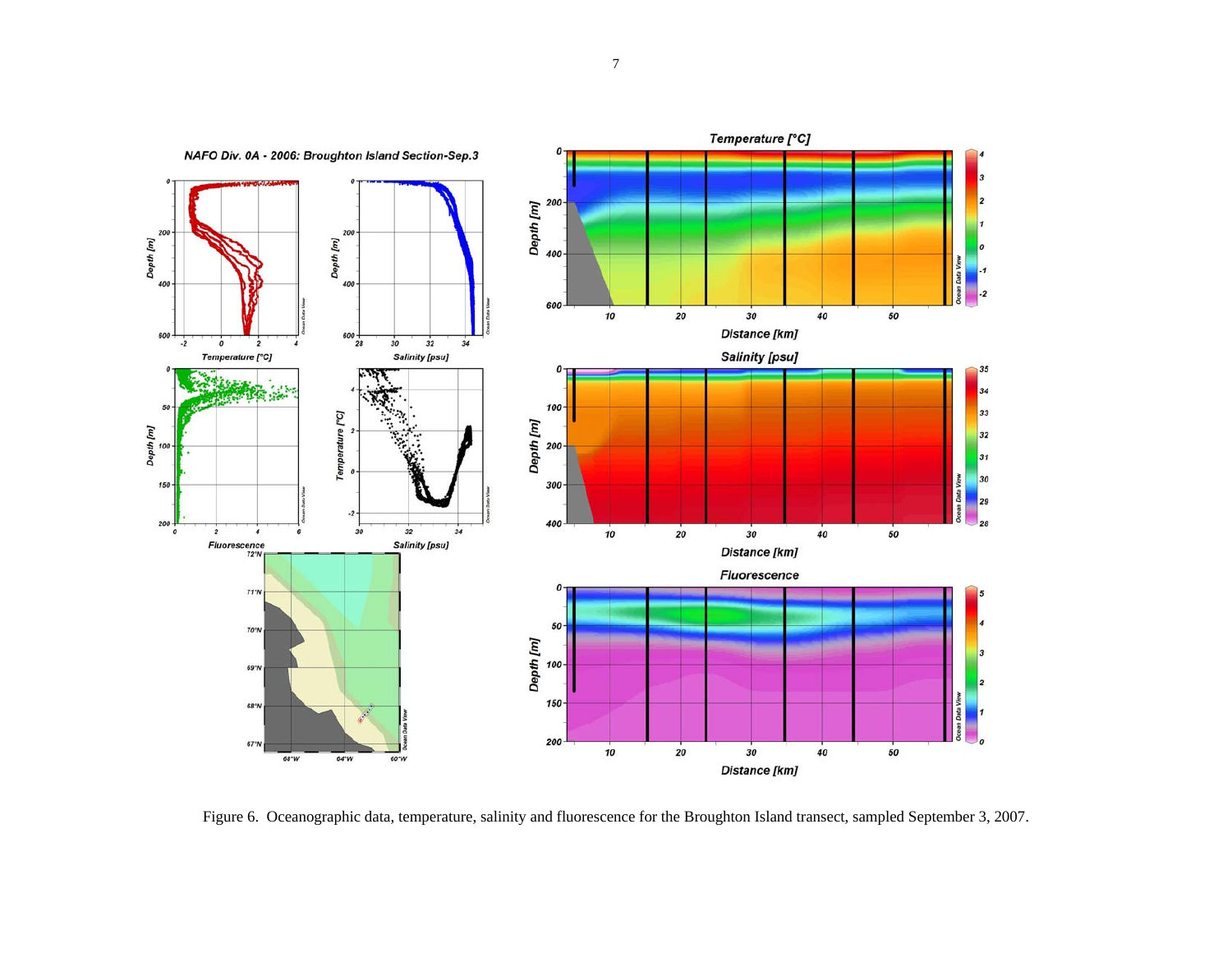

Figure 7. Oceanographic data, temperature, salinity and fluorescence for Broughton Island transect sampled November 4, 2007.